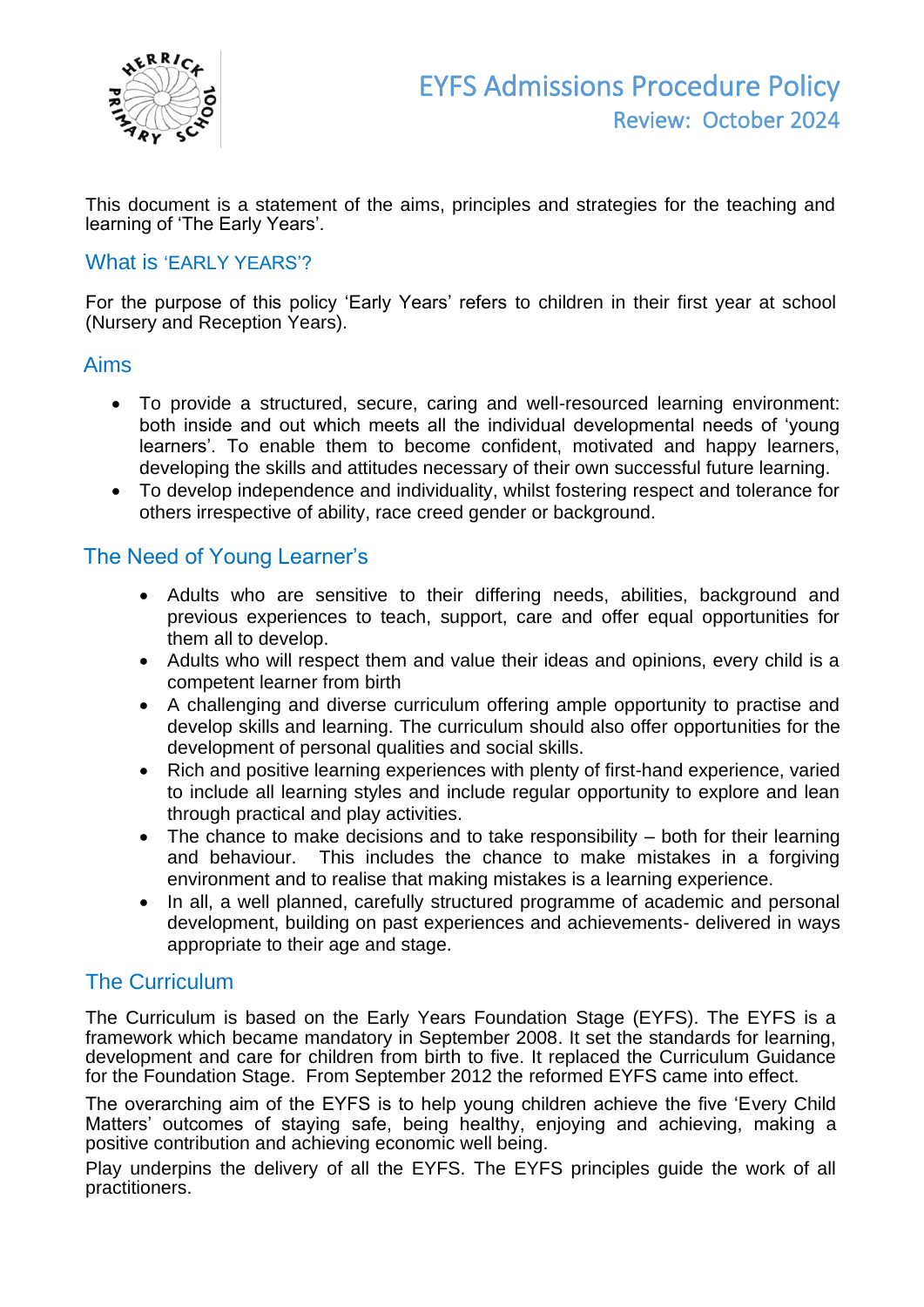#### *There are 4 main themes*:

- 1) a unique child
- 2) positive relationships
- 3) enabling environments
- 4) earning and development

#### *There are 3 prime areas:*

- Communication and language
- Physical development
- Personal, social and emotional development

*There are 4 specific areas through which the 3 prime areas are strengthened and applied:*

- *Literacy*
- *Mathematics*
- *Understanding the World*
- *Expressive Arts & Design*

## Assessment at the end of EYFS

In accordance with all schools, each child will be assessed in their first term at school. Through observation staff will assess their attainment in the three prime areas and the four specific areas against the early learning goals.

Ongoing assessment (formative assessment) is an integral part of the learning and development process. Staff are involved in daily observations and assessments throughout the Nursery and Reception Years; they include child initiated tasks and teacher led activities in the inside and outside learning environments.

Observations, samples of work and photographs are recorded in each child's 'learning journal.' Data is entered electronically onto the 2Simple programme in October, December, March and June each year.

The EYFS Profile will be completed at the end of the Reception year; data will be sent to the City Council and practitioners will report whether children are meeting expected levels of development or if they are exceeding expected levels of development or not yet reaching expected levels (emerging). Some Reception Year children will begin to work on level one of the National Curriculum when it is judged appropriate for them. (Children who do not achieve all of the Early Learning Goals by the end of the Reception Year continue to work towards them in Year 1.)

The observations, assessments and 'profile data' form the basis of individual reports to parents. All attainment data is passed to the Year1 teacher for continuity at this time of transition.

#### Key Person

The key person approach is aimed at enabling and supporting close attachments between children and practitioners. Attachment provides a sense of security so that children can become confident, independent and capable young learners.

At school the key person is the Early Years class teacher or Teaching Assistant. Their role is to meet the needs of each child in their care and respond sensitively to their feelings, talking to the parents and working in partnership with them.

#### *A key person is:*

- A named member of staff who has more contact than others with the child
- Someone to build relationships with the child and parents
- Someone who helps the child become familiar with the provision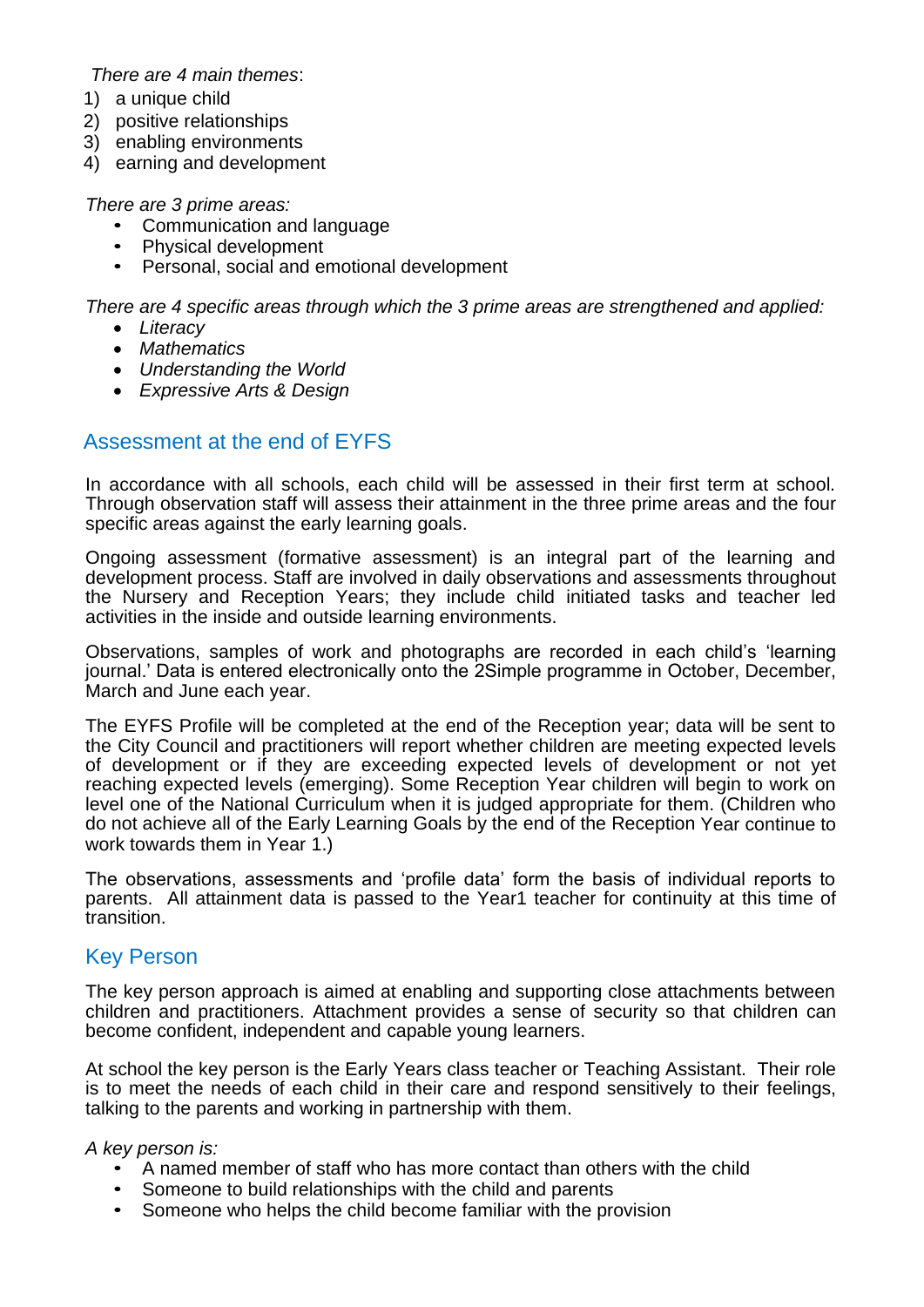- Someone who meets children's individual needs and care needs
- Someone who responds sensitively to children's feelings, ideas and behavior
- The person who acts as a point of contact with parents

### Links with Pre-School Provider

Members of the Early Years Team (Headteacher & Early Years Co-Ordinator), represent the school at local 'Early Years' network events and training activities.

### Home-School Links

- All Reception children have a 'Learning Log' book. Support from parents for short weekend homework tasks and early literacy and numeracy tasks is required.
- Literature to support the parental role in early learning is given to all parents prior to their child's entry to the school. We also have workshops for parents to find out how we teach phonics, number skills etc.
- Three alternate termly parents' evenings are held and the staff involved with the early years children are happy to meet with parents to discuss their child's progress

# Admission Procedure for a Nursery or Reception Place

#### Nursery Classes

The majority of our pupils enter Herrick through the Nursery. Children are eligible for a place –

| If the child is born between: | Eligible for place in term following<br>their 3 <sup>rd</sup> birthday: |
|-------------------------------|-------------------------------------------------------------------------|
| 1 September to 31 December    | <b>Spring Term</b>                                                      |
| 1 January to 31 March         | <b>Summer Term</b>                                                      |
| 1 April to 31 August          | <b>Autumn Term</b>                                                      |

If in exceptional circumstances an early admission is requested, this will be reviewed by the Governors who make the decision upon evidence from the school, whether this can be agreed.

An application for a place in a Nursery class should be made to the Headteacher. An admissions form is available from the school office which will need to be completed and returned with a copy of your child's birth certificate. Applications for places will be accepted from when your child is 2 ½ years old. However, we would advise that applying early does not guarantee you receive the placement of your choice.

Gaining a place in a Nursery class at Herrick School does not guarantee that a place will be available in Reception or KS1.

The Governors of the school have agreed that the allocation of a morning or afternoon placement is based strictly on date of birth order.

However, other criteria will be adhered to:

- Children assessed by the Local Authority as being in need, accordingly to the terms of the Children Act.
- Children who have a sibling attending the school.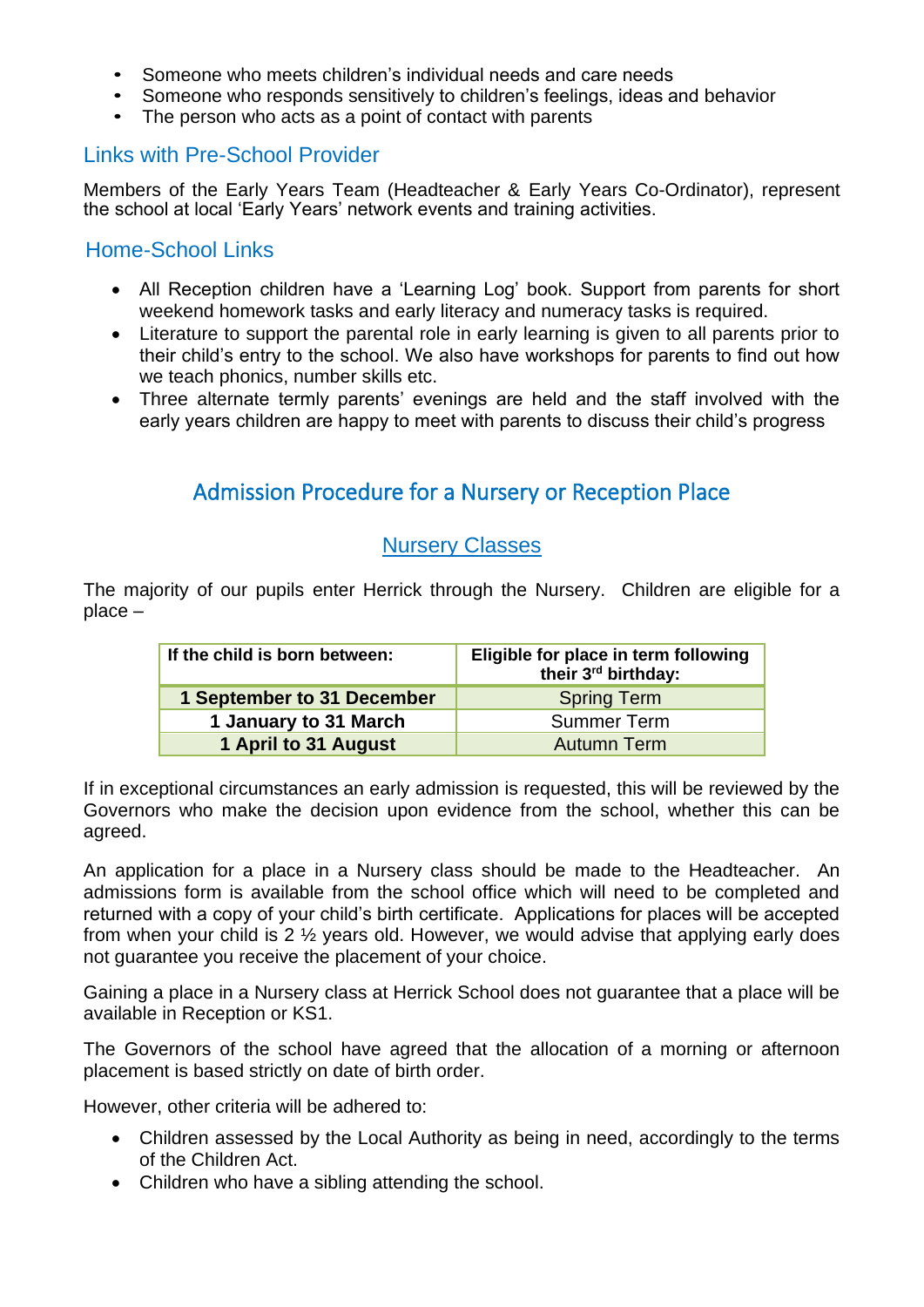Parents will be notified of the placement available for their child early in the summer term and asked to confirm acceptance. Upon receipt of this they will be invited into the unit with their child to customise themselves with the surroundings.

Later in the summer term parents (without their children), will be invited to a meeting with the Headteacher and the Foundation staff where they will be informed about the workings of the unit and be able to ask any questions they may have.

Children aged 4+ will move to the Reception class in the academic year that they become 5. The will not be allowed to continue in a nursery class until they reach statutory school age.

#### Admission Intakes

At present we have a PAN (Pupil Admissions Number) of 60 for our Nursery classes and this will be divided equally into morning and afternoon sessions. Each session will provide the same teaching time and be covered by a teacher and 2 Teaching Assistants.

We have three intakes each academic year – at the beginning of the Autumn, Spring and Summer Terms. Children who are eligible for places in the Spring and Summer terms will only be offered places if they are available as we cannot go over the number of children we are allowed to take.

However, if the session that your child should be attending is full and there are spaces in the other session, then you may be offered this place **on a temporary basis**.

#### **Placements**

All places offered are only for the current academic year. Numbers and places for the following academic year are revised during the summer term and parents are notified of any changes due to the child's date of birth.

**Children who join us during the Spring and Summer intake will automatically be moved to the morning sessions for the following academic year, subject to their date of birth.**

## Attendance & Concerns

Every half term an attendance report will be prepared to show the attendance of all children in the Nursery classes. If your child's attendance is a concern, then this will be investigated. If we have any other concerns regarding your child's attendance/collection etc. then we will contact you about the situation.

The Headteacher can remove a child from the Nursery Class and offer their place to another child if deemed necessary .

## Reception Admissions

The school only arranges admission for children into Nursery classes.

Children who are 4 years old by 31<sup>st</sup> August have their admission to school dealt with by Leicester City Council Education Department. Parents who would like to apply for their children to attend Herrick Primary School must apply to the School Admissions Service Marlborough House, 38 Welford Road, Leicester LE2 7A (first time admissions department). This is necessary even if your child already attends a Foundation Stage 1 class.